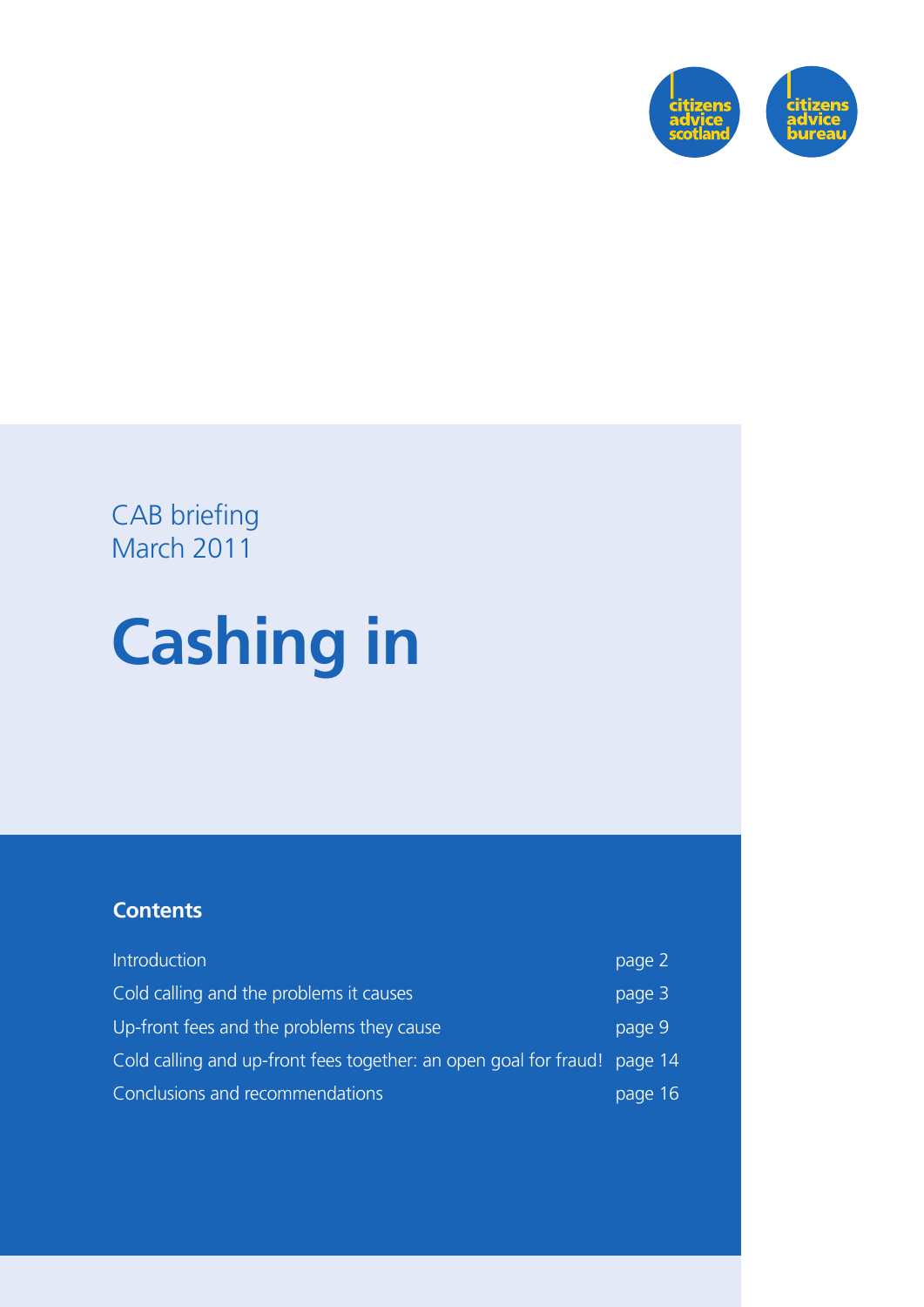### **Introduction**

Current economic conditions provide fertile ground for unscrupulous credit businesses and fraudsters. Rising unemployment and falling incomes make households more vulnerable to financial difficulties. Recent research estimates that between 5.5 and 6 million households are either in arrears with bills or credit commitments or are finding it a constant struggle to keep up.1

For many of these consumers mainstream credit will be out of reach and alternative higher cost credit is becoming increasingly available through a proliferation of online lenders, credit brokers and the practice of unsolicited phone and text marketing.

This briefing highlights the experience of CAB clients in England, Wales and Scotland who have been ripped off by firms that offered to help them get an unsecured loan. The rip-off is based on two related business practices that are exposing consumers to serious bad practice and fraud:

- Firms are cold calling consumers by telephone or text and offering to help find them an unsecured loan.
- Firms are taking up front fees for a credit broking service, often by persuading consumers to give them their banking details. Consumers are then offered little or no service in return and are unable to get their money back.

Many of the problems seen by the CAB service involved seemingly legitimate licensed credit businesses breaching current consumer protection rules. Our evidence shows that firms are:

- failing to comply with distance selling rules on contractual information and refunds
- failing to comply with data protection law and guidance or complying in a way that was harmful to the interests of consumers
- engaging in unfair commercial practices
- breaching consumer credit law and guidance issued by the Office of Fair Trading (OFT)
- breaching rules about premium rate telephone services.

We have also seen people who have been the victims of advanced fee fraud, where criminals posing as credit brokers are using these same tactics of cold calling and asking for up-front fees to steal considerable sums from consumers who are often the least able to afford it. Crucially, we believe that this fraud only operates effectively because current consumer credit legislation gives consumers reason to believe that cold calling and charging up-front fees are acceptable and normal business practices.

Research indicates that both types of consumer detriment are widespread. The OFT in 2006 estimated that loan fee scams cost the UK public £190 million a year and affected 110,000 adults.2 More recently the OFT announced that advance fee credit was one of the top scams reported to Consumer Direct.<sup>3</sup> Press releases for Call Prevention Registry, an organisation that provides a telephone preference service, suggests that the recession has led to a growth in the proportion of unsolicited sales calls from loan and debt management companies – from five per cent of all three billion unwanted sales and nuisance calls before the recession to over 28 per cent of calls (840 million) in 2009.4

CAB evidence suggests that cold calling is concentrated among credit brokerage firms that appear to target people unable to get mainstream credit, perhaps because of a poor credit history, low income or current financial difficulties. Indeed in some cases the targeting has a predatory character with people being cold called by other brokers, lenders, debt management and claims management firms following a contact with one of these broker firms.

The OFT has recently taken enforcement action against a number of lead generation and credit

4. Christmas come early for debt and loan management companies targeting struggling UK families, press release

 <sup>1.</sup> *The impact of Independent Debt Advice Services on the UK Credit Industry*, Wells J, Leston J,Gostelow M, Friends Provident Foundation (2010)

 <sup>2.</sup> *Research on the impact of mass-marketed scams*, OFT, 2006

 <sup>3.</sup> Money transfer scams revealed as leading consumer con as OFT launches nationwide 'Scamnesty', OFT press release, 1 February 2011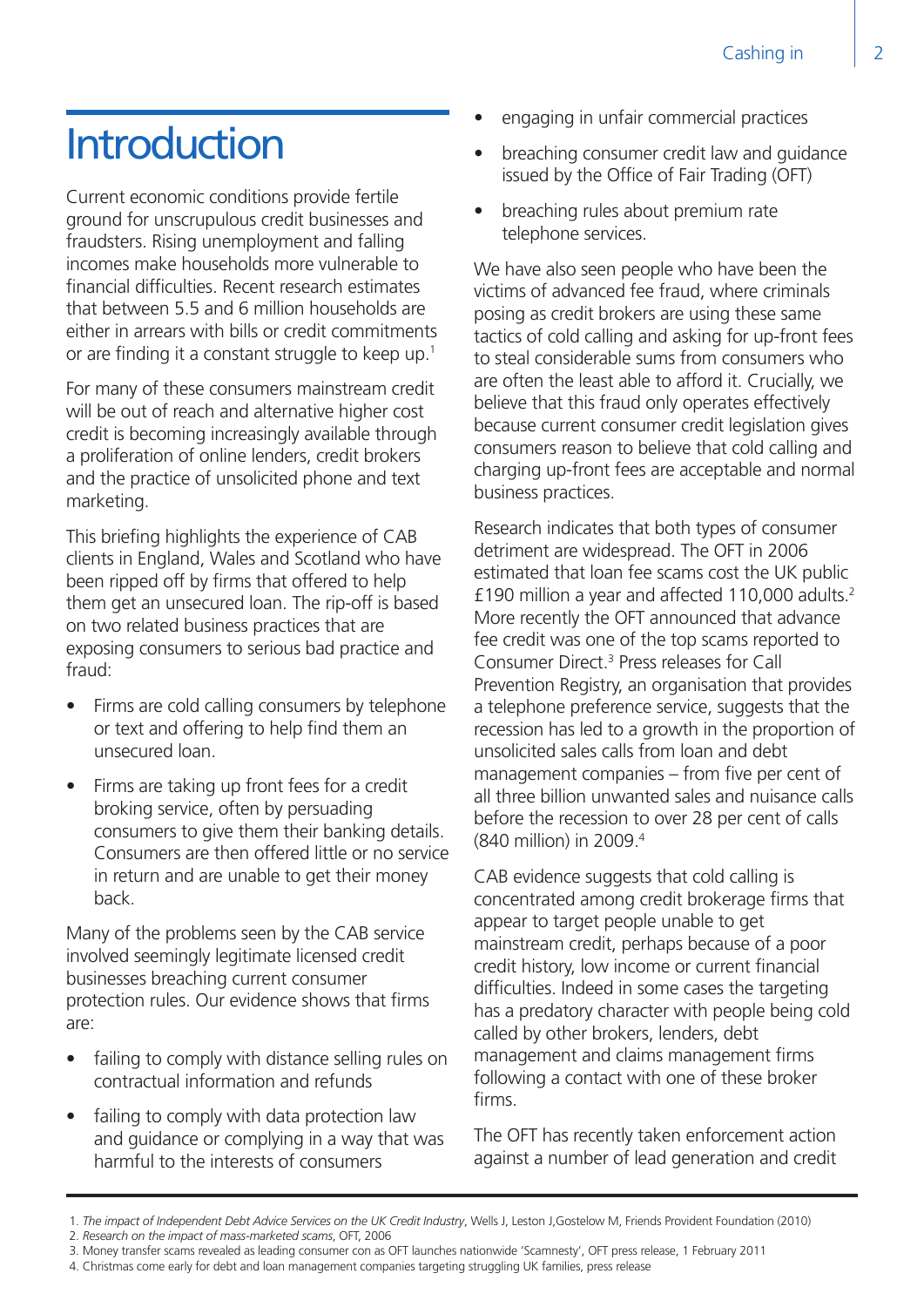broker firms for the practices described in this report.5 This is welcome, but CAB evidence set out in this briefing suggests that a wider policy response is needed to prevent growing consumer detriment. Therefore Citizens Advice and Citizens Advice Scotland believe that the Government should urgently amend consumer credit legislation to address problems with cold calling and up-front fees directly.

We will start by looking at the problems and consequences arising from unsolicited phone marketing and then we will look at evidence of problems with up-front fees.

### Cold calling and the problems it causes

Citizens Advice often sees cases where people have been cold called by lenders or credit intermediaries seeking business. In many of these the consumers had no prior relationship with the firm. The call came literally 'out of the blue' with harm following close behind. In other cases consumers that had a pre-existing relationship with a lender received an unsolicited phone call that resulted in an inappropriate offer of credit.

#### **Cold calls with no prior customer relationship**

People have told us how they were persuaded to pay over money to a lender or broker as a direct result of a cold call. In some cases money had been taken from their bank account without their express authorisation after firms had succeeded in getting them to reveal their bank details. In other cases they were eventually offered a loan that was different to that discussed on the phone, or received nothing at all in return for a  $f_{\rho\rho}$ 

A CAB on the Isle of Wight saw a man who was cold called by a loan finding firm but never directly agreed to the loan at the time

of the telephone call. The actual details of the APR or full details of the loan were not known or passed to him. Some time later the company contacted him with the full details of the loan. He said no due to a very high APR on the loan offered and he thought the loan had been cancelled. The first he knew of the brokerage fee of £69 was when he accessed his bank account. He tried to recover the fees but was refused. He was in receipt of employment and support allowance of £105 fortnightly so this loss of income put him into severe financial difficulty.

A CAB in London saw an unemployed 29 year old woman who was married with two dependent children. She had been cold called by a firm who offered her a loan of £3,000 on payment of £70 fee. She agreed and the fee was taken from her debit card, but the loan never materialised. Her requests for return of the fee have been unsuccessful. Paying £70 out of her benefits for this loan application had denied her that money for other essential household bills.

A CAB in Norfolk saw a man who was in receipt of incapacity benefit and living with his parents. He had been charged a £50 brokers fee after a cold call. The firm called him on spec and he gave them his bank details over the phone but did not take out a loan with them. He had to call the firm on a premium phone number to try and sort out this problem. He was told he would have to write and claim his money back.

A West of Scotland CAB reported that out of the blue, a man had received a text message informing him that his application for a £2,000 loan had been accepted and to contact the company to complete the transaction. As the client had never applied for a loan, he contacted the company to complain about their marketing practices and to find out how they obtained his mobile number. They said this had been done through another company whom the client had never contacted. The client , who

 <sup>5.</sup> See OFT press releases on 22 February 2011, 11 February 2011, 2 November 2010, 5 July 2010 and 4 December 2009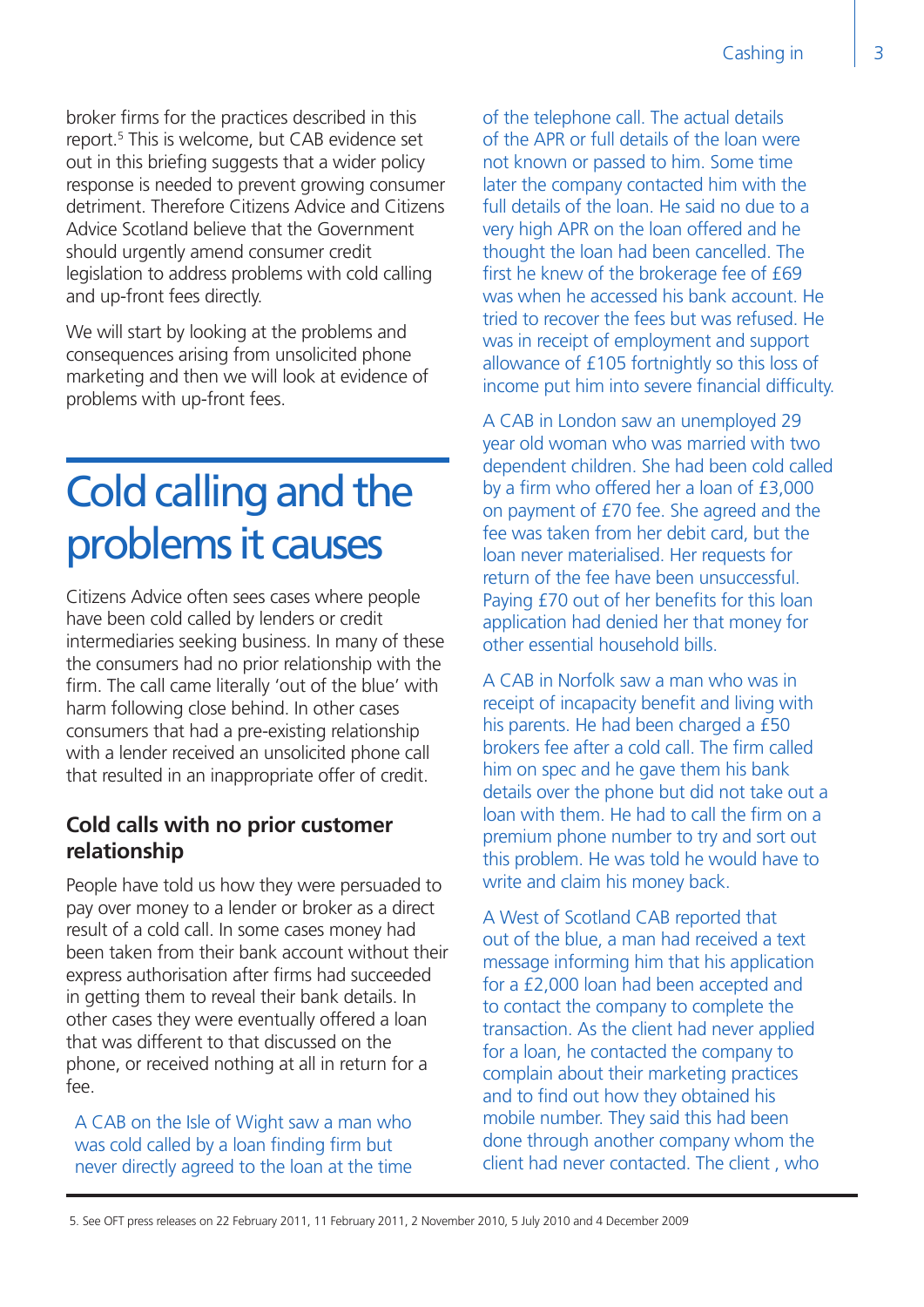was extremely angry at the aggressive and unscrupulous marketing practices of the firm wanted advice on how to stop these methods.

#### **Firms passing consumer contact information round – sharing the spoils of harm**

Recent CAB evidence also highlights the problems faced by consumers who have had their contact details passed on to firms, without their knowledge, after responding to an initial contact from one firm. In some of these cases people have either responded to a cold call by a credit broker or pro-actively contacted a credit broker, only to be bombarded by further unsolicited contacts by other brokerage firms.

A CAB in Cornwall saw a 61 year old disabled woman who had received unsolicited phone calls from various companies offering her loans. She had already given her bank details to one company that took £65 to find her a loan that never appeared. Since then she had received calls from other companies, up to 12 in a day, asking for her bank details. The woman also said that the companies would keep her talking before asking her to phone them back as they had important information for her. She phoned back but it was only when she received her telephone bill that she realised the phone calls were charged at premium rate. Companies had also been phoning her mobile and asking her to phone back. She had wondered why her bill was so high.

A CAB in Dorset saw a 19 year old man who was contacted by text by a company arranging loans. As he was desperate for some money at the time, he visited the company's website to apply for a loan. After he had given them details of his debit card, name and address, he realised that they might not be genuine. He cancelled the application and cancelled his debit card. Subsequently he kept getting phone calls and

texts from other loan companies and was frightened that someone would try to steal his identity.

A CAB in South East Wales saw a 25 year old man who had applied online for a £1,500 loan at a rate of 15 per cent. The firm took all his card and bank details and an arrangement fee of £70 was taken from his bank account. Then he received a letter from another loan brokerage firm who claimed to be arranging his loan. They took out a further arrangement fee of £69. He then got a letter from a lender who offered him the loan at a rate of 53 per cent. Her was then contacted by another loan company wanting to know all his details. But he never received any loan. He felt that he was being passed from pillar to post and that money was going out of his bank account without his permission.

In other cases people who had either contacted or been cold called by a credit broker were then cold called by a debt management firm, a claims management firm or both. In some of these cases the successive firms were connected, a different brand of the same firm or a different part of the same group of companies. However there is no indication the consumers were told about these relationships. In other cases the connection was not clear and the successive contacts appeared to come from separate firms.

Either way, consumers were subjected to additional rounds of (often substantial) up-front fee charging by successive firms, but received little or no service in return.

A CAB in Hampshire saw a 59 year old woman who had applied to a credit broker for a loan to keep going and to service her debts. They refused to give her a loan, but soon afterwards she received a cold call from a debt management firm who made some claims about what they could do. They took her details and at the time of seeking advice had taken fees of £825 although the woman was clear she did not enter into a contract. The firm then sent her a letter referring to the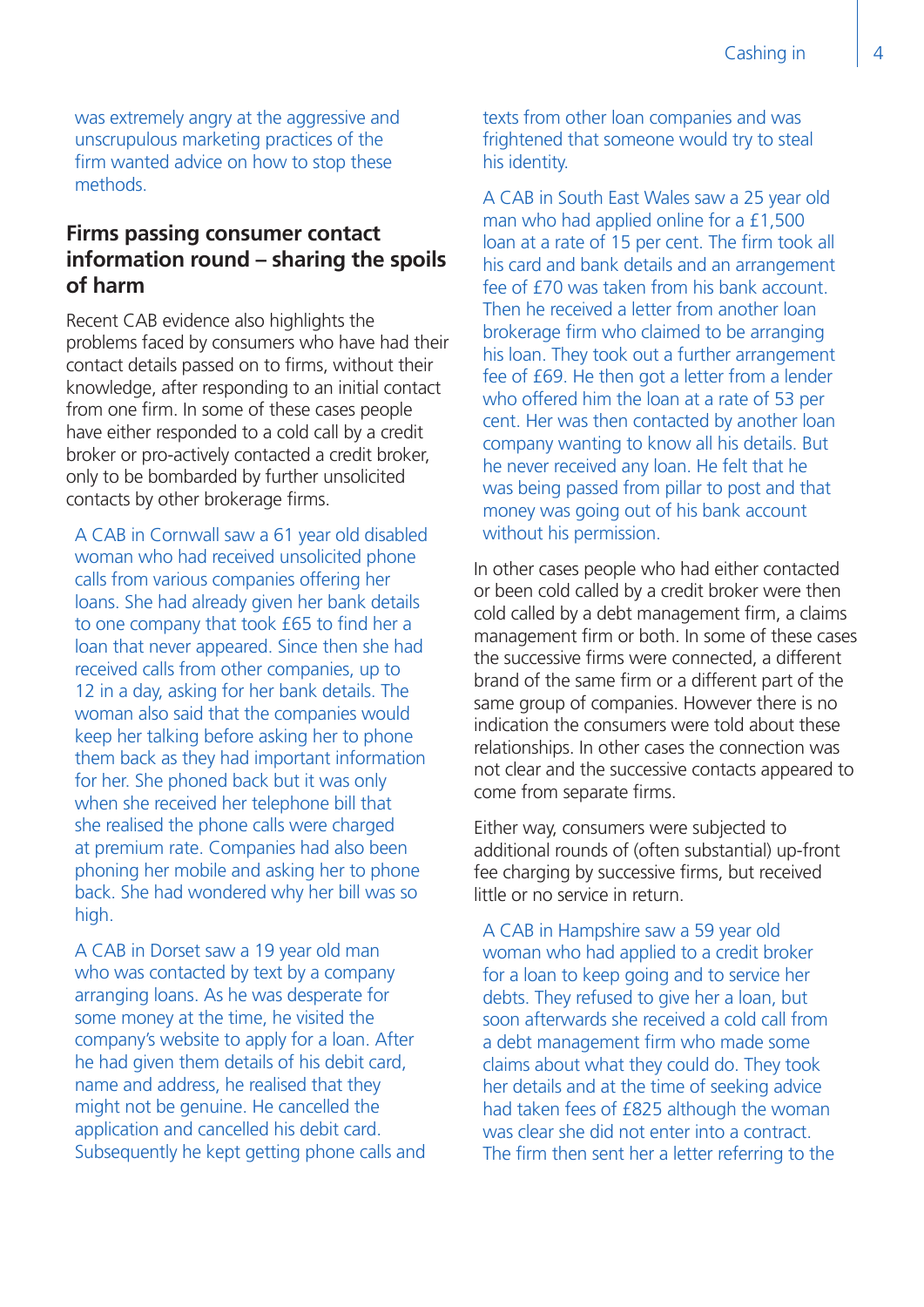phone call and to 'confirm various points we have agreed'. She wanted her money back and to confirm there was no contract. The debt manager also introduced her to a claims management firm who wanted to charge her £705 to investigate whether her credit card agreements were valid. They gave her the impression that in 80 per cent of cases they were successful getting the credit agreements set aside.

A CAB in Cheshire saw a 28 year old woman who had spoken to a credit broker firm about her debt problems and paid them a fee. She then received a cold call from a debt management firm. They said they got her details from the credit broker. They talked her into giving them her bank details so that they could take an initial fee of £200 and £100 per month thereafter. They did not tell her about her right to cancel and when she received some paperwork from them, she changed her mind about the agreement and threw it away. Despite not receiving any written consent and not setting up anything for her, the debt management firm still took the £200 set up fee.

A CAB in Lincolnshire saw a 30 year old man who was employed in the armed forces. He had debts of around £24,000 and his home had been repossessed and sold at a considerable loss... His wife had left him nine months before, taking their two young children with her. In a vulnerable moment, he responded to an unsolicited text offer of a loan from a credit broker. He applied for the loan and then realised that something did not feel right so cancelled it and requested a refund of the original loan charge of £60. He was still waiting for this to be refunded despite numerous calls to a premium number. After the loan application, he received a text from a claims management firm offering to write off his debts for a one-off fee of £2,000. He paid £190 to them for the initial paperwork and then cancelled and is still waiting for his refund. He said he felt

embarrassed and deeply resented having been caught in a moment of weakness. He was also mistrustful of his bank as although there was no proof, he found it odd that he was only contacted by these companies after applying for a loan with them.

A South of Scotland CAB saw a woman who had applied online for a loan to pay off £14,000 of debt. She was called straight away by a company to say she had not qualified but her details had been passed to them as they could help. The company told her they could take the debt and freeze the interest, all she would have to pay would be one payment of £197. She would pay this for seven years and the debt would be cleared. When the client asked what they would get from this, they explained that the first month's payment of £197 went to them plus a one off fee of £100 making a total of £297. She thought this was too good to be true. After checking the firm's website with a CAB adviser she saw that the firm's fees were actually a first monthly payment of £197, then a one off fee of £100, then a monthly management fee of £100 while the agreement was in force. Over seven years this added up to around £8,400.

In this context, we note that the OFT has recently identified unsolicited and misleading and/or unlawful cold calling by debt management firms as an 'emerging unfair business practice'.<sup>6</sup> This followed a 2009 warning to ten firms that the 'practice of illegal or misleading cold calling for debt management services must cease immediately'.7 CAB evidence suggests that cold calling has not stopped in the debt management sector.

More generally, the cases above show that firms are passing consumer contact information around, either to other brands or products in the same company or group of companies or to entirely different firms. There is also a clear suggestion that further rounds of unsolicited marketing are in some cases deliberately targeted at people in financial difficulties. The recent

<sup>6.</sup> Debt management guidance compliance review, Office of Fair Trading, September 2010

<sup>7.</sup> Office of Fair Trading press release 60/09, 25 May 2009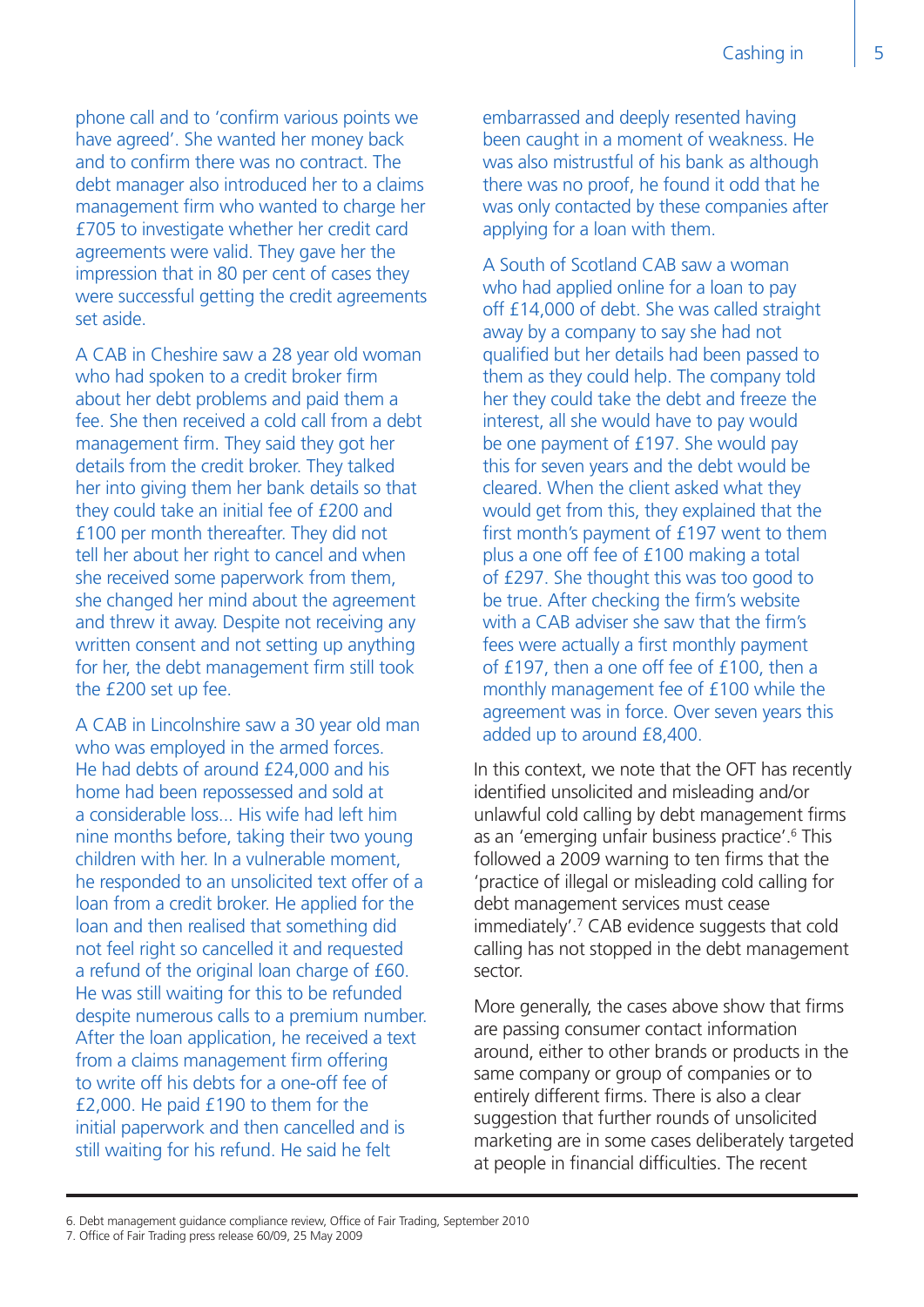experience of one CAB client raises this question in a very explicit way.

A CAB in Lancashire saw a 33 year old lone parent with two dependent children whose part time wages were topped up with tax credits. She owed around £2,000 in council tax arrears and the debt was passed to a private bailiff firm. She tried to offer a monthly payment but the bailiff refused to accept it. Following the bailiff's contact she received a barrage of texts and phone calls to her mobile phone number, all offering loans at approximately the same amount as her council tax arrears. She told the bureau that she had received 50 texts in one day.

We do not currently have much evidence on either the extent of sharing information about consumer contacts for marketing purposes, or the machinery driving the practices described in the cases above. But we believe that there are strong clues about the role of credit broking firms in this, as the following case highlights.

A CAB in County Durham saw a 34 year old woman who was a lone parent, working part time and living in council accommodation. She applied for a loan online through a credit broker. The broker took her bank details and sent her a form, meanwhile removing £69.50 from her bank account. She heard nothing more and did not send in the completed form. Then another company contacted her also offering to act as a loan broker. They had the same address as the first company but a different name. Again the woman was asked for her bank details and £79.95 was removed from her bank account. A further company contacted her offering the same activity for a fee of £59.95 and again money was taken from her account. Despite the woman writing twice to each of the companies for refunds, no money was returned. On the reverse of the document provided by one of the firms was a statement saying that the company reserved the right to send the woman's details to anyone it thought fit. It also reserved the right to use any method

of contact and that the companies it passed information to could override any preference service registrations. As a result the woman faced both a shortage of money and a barrage of other loan companies contacting her.

A look at the websites of two credit brokerage firms quickly confirms what this CAB client is saying. Tucked away at the back of the (very) small print in the terms and conditions of both firms were statements that 'by agreeing to the terms and conditions' consumers were agreeing to their contact details being passed to any other companies who may then make contact by post, email, SMS or other means. Consumers were also told that agreeing to these terms and conditions would override any previous preference service registrations they might have made. Consumers would have to write to the firms to opt-out of these conditions.

#### **Cold calls with a prior customer relationship**

CAB evidence also highlights cases where people received unsolicited marketing calls from a credit business that they did have a prior customer relationship with. Although this is rather different to the issues set out above, the cold calls still resulted in mis-selling of credit or ancillary products such as payment protection insurance. The examples below show how people were pushed into further over-indebtedness as a result.

A CAB in Yorkshire saw a 56 year old man who lived with his partner in rented accommodation. He received disability living allowance and also income support, housing benefit and council tax benefit. Their benefits were paid into their bank account so their bank was aware of their total income and its sources. The bank made them an unsolicited offer of a £12,000 loan that they accepted and spent. They could not afford the repayments and got into other debt as a result of trying to pay the monthly instalments on this loan. Although they spent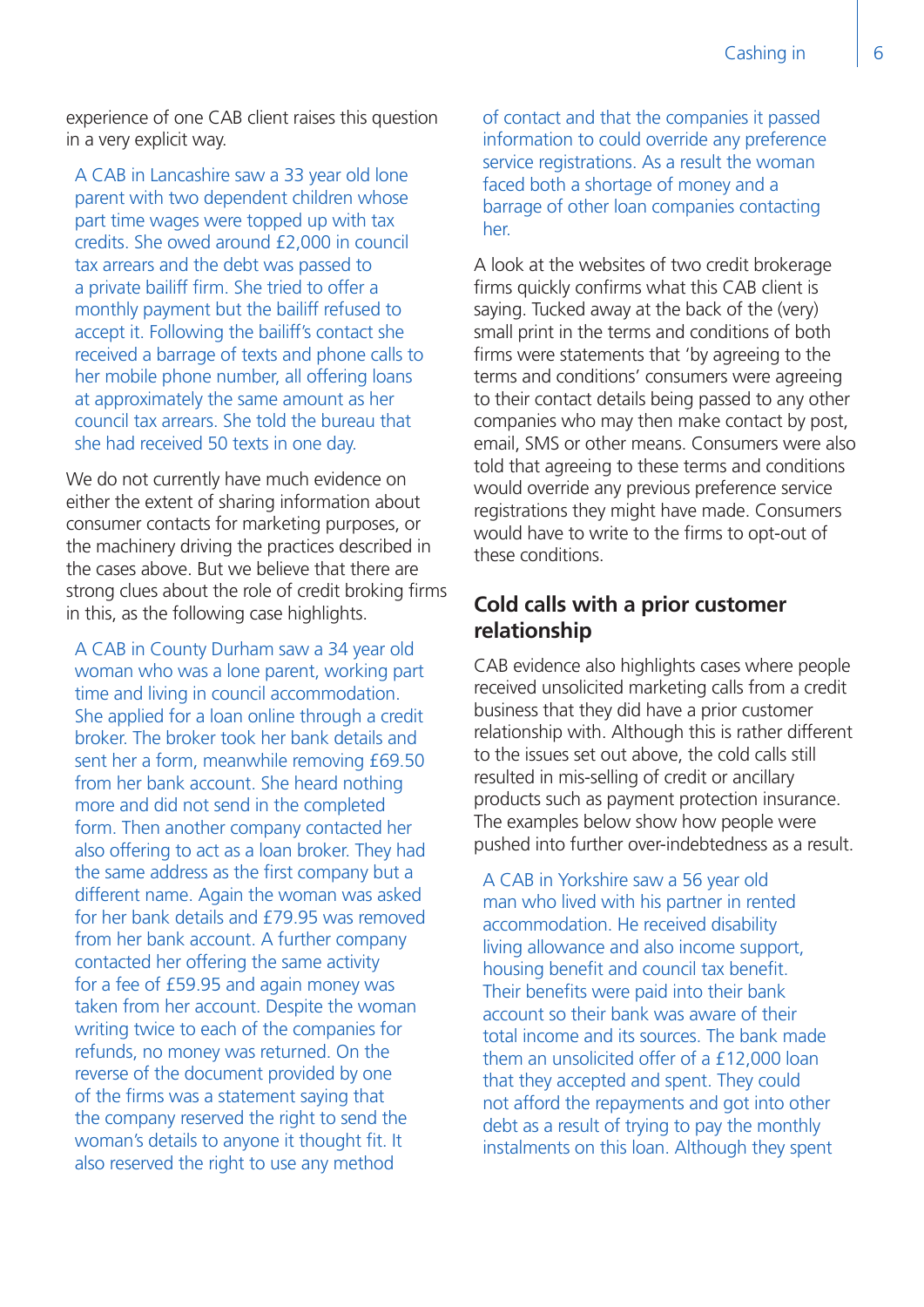the loan, they had not considered taking one out before their bank's unsolicited offer.

A CAB in Yorkshire saw a 36 year old woman who was given an £18,000 loan. The woman did not ask for the loan, but was called out of the blue by her bank. At the time she borrowed the money, she had very limited English language skills and was working as a temp. The bank told her that the payment protection insurance sold with the loan would protect her against loss of employment. When later on she lost her job and was unable to pay the loan she found that the PPI did not protect her. She did not fully understand the agreement she was signing.

A CAB in Sussex saw a 53 year old man who had learning difficulties. He worked part time and also received income support, incapacity benefit and disability living allowance. He had debts with three catalogue companies totaling around £3,000. This was from his own purchases and purchases friends and others asked him to make. He continued to receive unsolicited phone calls and marketing mail from the three catalogue companies with whom he had debts and as the companies recommended certain purchases, he felt obliged to make those purchases. He was aware he should ignore marketing telephone calls and mail but had difficulty doing so.

#### **What are the current protections for consumers against unsolicited marketing and are they working?**

Consumer credit rules do not currently have a clear and comprehensive prohibition on unsolicited marketing. Unsolicited canvassing of loans (more specifically debtor-creditor agreements) by a personal visit of trade premises is specifically prohibited by section 49 of the Consumer Credit Act 1974. Likewise section 154 of the Act prohibits canvassing of ancillary credit services such as brokerage, debt-adjusting and

debt counselling. So consumers are protected against unsolicited doorstep selling of credit and related services. But the consumer credit rules say nothing about unsolicited telephone calls or text messages. Similarly the Ministry of Justice's conduct of business rules for claims managers only bans cold calling in person: other types of cold calling must be in accordance with the Direct Marketing Association's Direct Marketing Code of Practice.8

This is in clear contrast to the current Financial Services Authority (FSA) *Mortgage Conduct of Business rules* (MCOB) that clearly and unambiguously prohibit unsolicited real time promotions.9 This means that firms may not make unsolicited personal visits, telephone calls or other 'interactive dialogue' with consumers to promote a mortgage product. Promotions containing very limited information, such as the name of the firm or brand are exempted from this rule. Also exempted are unsolicited calls where a consumer has an existing customer relationship with the firm and envisages receiving such promotions. We believe that the cases above suggest that such an exemption may not be appropriate for consumer credit.

Data protection legislation also exerts some control on both unsolicited phone and text marketing and on the way that firms can use consumer contact information for marketing purposes. The Privacy and Electronic Communications (EC Directive) Regulations 2003 (known as PECR), places restrictions on unsolicited marketing by phone and electronic mail (including text messages).<sup>10</sup> So marketing by automated calling systems (that do not involve a 'live' sales person) is prohibited where the firm does not have prior consent from the consumer.

The regulations also require firms to obtain specific prior consent from a consumer before they can send unsolicited text marketing messages; unless they can rely on what is called a 'soft opt-in'11. In contrast, unsolicited 'live' marketing phone calls by sales staff are not expressly prohibited unless a consumer opts out

<sup>8.</sup> Claims Management Regulation: conduct of authorised persons rules 2007, Ministry of Justice

<sup>9.</sup> MCOB 3.7.3R

<sup>10.</sup> SI 2003 / 2426

<sup>11.</sup> ICO guidance describes this as a situation where a firm has obtained the consumer's details in the course of previous contact about the sale of a product or service; the marketing material relates to that firm's similar products and services only; the consumer has been given a simple means of refusing (free of charge except for the cost of transmission) the use of their contact details for marketing purposes at the time these were initially collected and, where they did not refuse, at the time of each subsequent communication.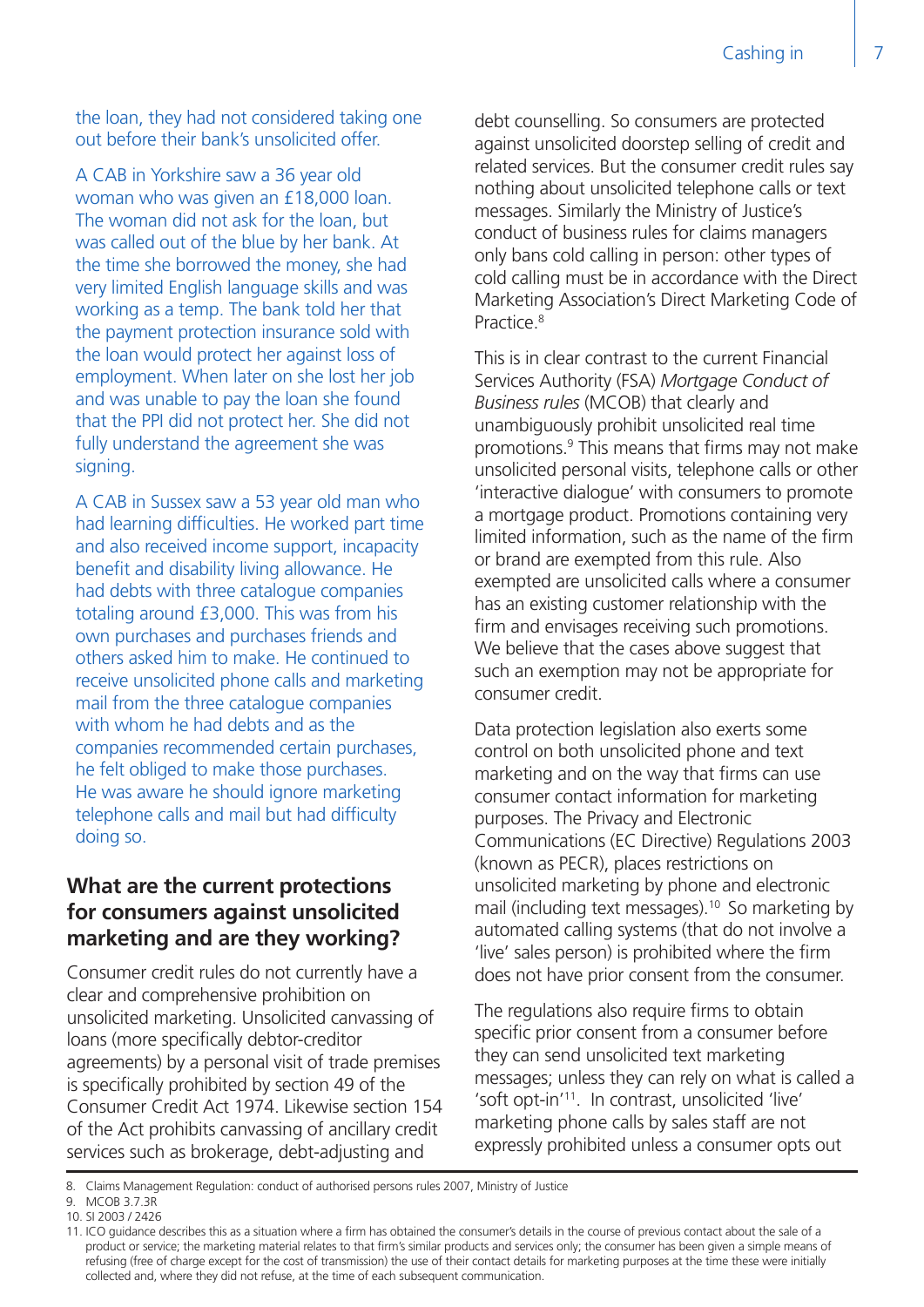by either notifying a firm that they object to such calls or by registering with the telephone preference service (TPS).

Both PECR and the Data Protection Act 1998 give consumers some protection against more unsolicited phone and text marketing by subsequent firms.

Guidance from the Information Commissioner's Office (ICO) on PECR describes restrictions on when firms can use consumer contact information passed on to them by other firms. So where a consumer is registered to the Telephone Preference Service, a firm cannot rely on a consent passed on to them by another firm. Any consent to override their registration is only valid if it has been given to the specific caller in question.12 For SMS text marketing the ICO states that 'It is difficult to see how third party lists can be compiled and used legitimately.…Arguably consent could be given through a third party but a great deal will depend on the clarity and transparency of the information given to the [consumer] when their contact details were collected'.

It is hard to see how the terms and conditions described above could be said to create a consent that is in line with either of these requirements, except where a consumer is not registered with the Telephone Preference Service.

However the Data Protection Act 1998 (DPA) requires firms to act fairly in the way they process information about their customers. As ICO guidance on the Act points out, 'Passing details of customers and their interests to other companies for marketing is likely to be unfair unless they [consumers] have agreed to this'.14 The protection this offers is limited, as in this context the agreement does not necessarily mean explicit consent. A firm may assume that a consumer has effectively given their agreement by continuing with a transaction after reading a privacy notice setting out how the firm may use their information.

The form and content of privacy notices is left

largely up to firms to decide. The ICO has produced a code of practice that highlights good practice; for example giving consumers a clear opt-in to marketing (rather than an opt out) and seeking their active prior consent to having their information shared for marketing purposes. The guidance also describes some bad practices to be avoided; for example failing to seek consent where consumers may not expect data to be shared, or providing only a difficult means to opt-out, or burying the privacy policy in the terms and conditions.<sup>15</sup> The privacy notices of credit brokers set out above exhibit all these bad practice points.

Consumers can complain to the ICO where they think that their personal data has been obtained or processed in contravention of the Data Protection Act, or where they believe a firm is in breach of PECR. Section 11 of the Data Protection Act also gives consumers the right to tell a firm to stop processing their personal details for direct marketing purposes.

While these are useful protections, the cases cited in this report suggests that they are unlikely to be used by poor and vulnerable consumers in particular; at least before detriment from multiple unsolicited marketing has already occurred. Rights for individual consumers to complain and seek redress are always important but may do little to challenge bad practice at a firm or market level.

As a result, Citizens Advice and Citizens Advice Scotland believe that the current regulatory approach is not protecting consumers from abusive unsolicited marketing by credit firms. We would therefore urge the Government to update data protection legislation to ensure that the Information Commissioner's Office is able to take a more prescriptive approach to the form and content of privacy notices and the conduct of firms using consumer's personal data for marketing purposes.

Otherwise consumers who are not registered with the TPS appear to have little protection against their contact details being passed on to

15. Data Protection: Privacy notices code of practice. Information Commissioner's Office. Downloaded from www.ico.gov.uk on 17 February 2011

<sup>12.</sup> Guidance for marketers on the Privacy and Electronic Communications (EC Directive) Regulations 2003. Information Commissioner's Office (2006)

<sup>13.</sup> The Guide to Data Protection, Information Commissioner's Office. Downloaded from www.ico.gov.uk on 17 February 2011

<sup>14.</sup> The DPA only generally requires explicit consent where the information is classed as sensitive personal data and consumer contact details are not classed sensitive personal data.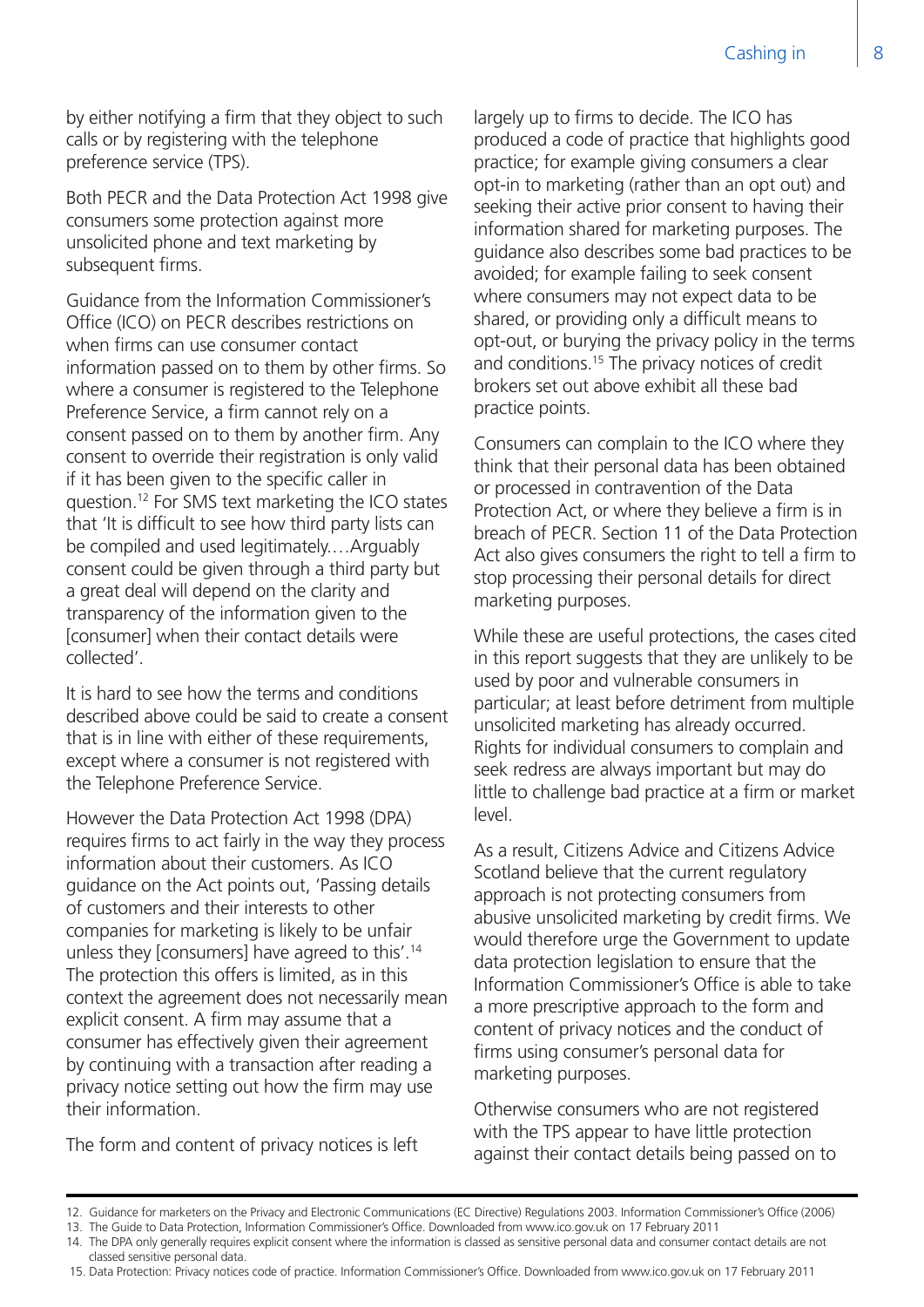further firms for use in unsolicited phone marketing.

### Up-front fees and the problems they cause

The CAB service is seeing a growing number of complaints about the up-front fees taken by firms offering to find people a loan. In some cases this followed an unsolicited phone or text contact, as several of the cases above highlight. In other cases people had contacted a credit broking firm by searching online or reading an advert. But once contact was made, consumers suffered loss because of one or more of the following related bad practices.

- People were told a loan was available, but after paying a fee they never got the loan.
- Firms persuaded people to give them their bank details and then took money from their accounts without authorisation.
- Firms refused to acknowledge consumer's efforts to cancel a brokerage agreement, or give a refund even where this has been explicitly promised in marketing material.
- Consumers were given premium rate phone numbers to contact firms, adding to the costs of disappointment and increasing barriers to complaining and asking for a refund.

#### **A fee taken but no loan**

A number of CAB clients said that a credit broker had told them that a loan was available for them but they would first have to pay an up front application fee or administration fee. But after paying out no loan ever appeared.

A CAB in London saw a 65 year old man. He told the CAB that he wanted a small loan and saw an advert for a £1,000 loan at a low APR. He rang the firm who offered him

a loan at an even lower rate and said the paperwork would be sent in three days on condition that he paid a small 'registration fee' which he thought would be deducted from the loan. But a £49.50 fee was debited from his bank account. No paperwork arrived so he rang again to be told that the fee had not been received. Finally the firm sent out a blank application form which he completed and returned. Two weeks later he received a letter from another firm saying he would soon receive an offer from a third firm who did indeed offer him a loan of £1,000 with an APR at more than double the rate offered by the first firm. The man said that the nature of the 'registration fee' was not made clear to him. He wanted the fee and the cost of his phone calls reimbursed due to the fact that the original low rate APR was obviously a 'hook'.

An East of Scotland CAB reported that a man had applied for a £1,000 loan from a company he found on a social networking website. The link took him directly to an application form for a lender. The client filled this in and was contacted by phone by a representative. He was told that he could get a loan for up to £2,500 (two years) for 7.9 per cent APR, and that he would have to pay an administration fee of £59.95. He gave the firm his debit card details. The client was sent documents to sign, and found out that the firm was, in fact, a credit broker. The client sought advice about getting his money back as he felt he was mis-sold the service.

A CAB in the West Midlands saw a 36 year old man who was working full time and living in private rented accommodation. He made applications for personal loans after reading adverts. One lender charged an upfront fee of £59 and another lender £69.50 for loan applications of £3,000. He was refused both loans and so he requested the return of his fees, but without result.

This last case shows how people have experienced this problem two or more times after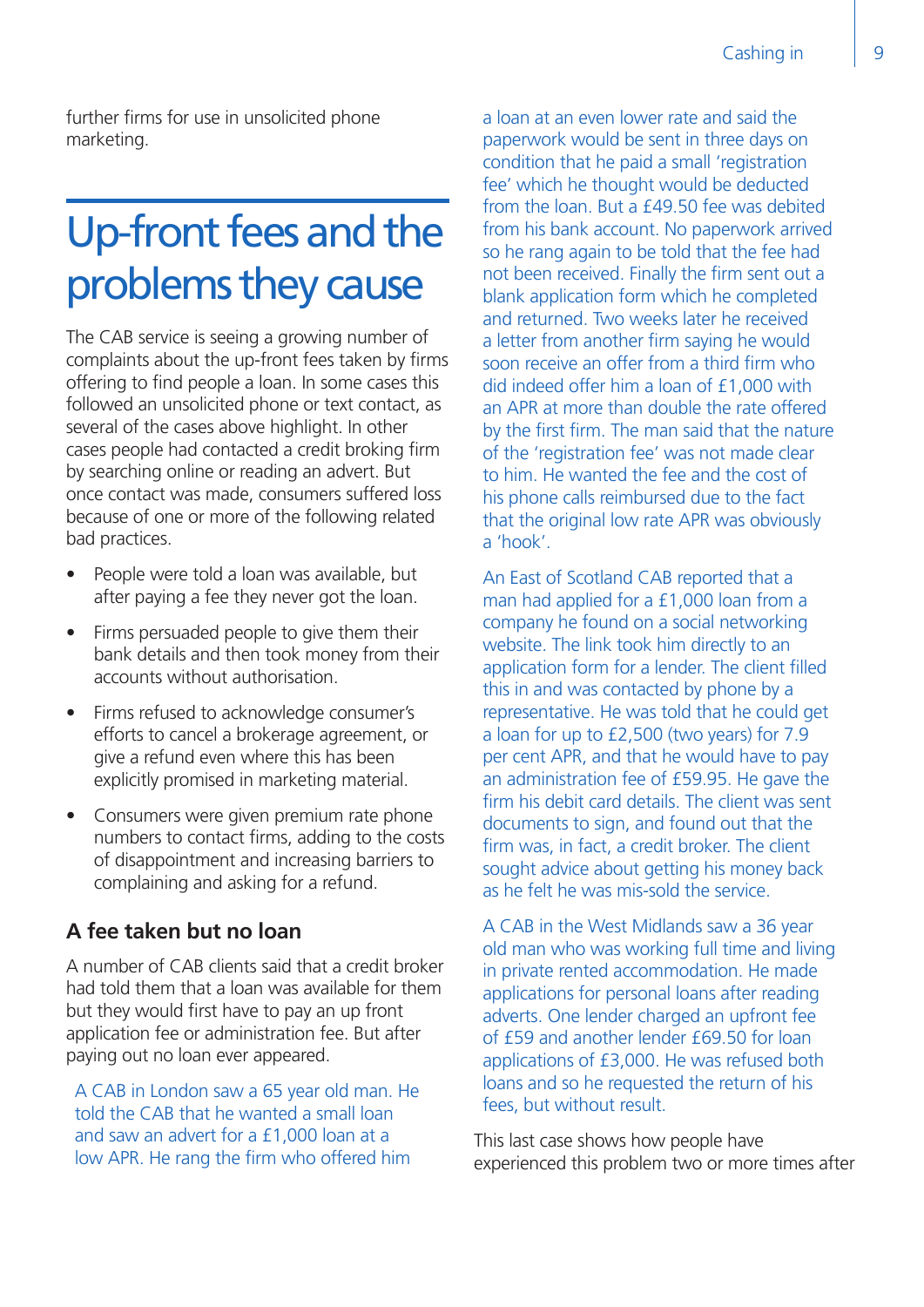contacting different credit brokers while 'shopping around' for loans. For some CAB clients the accumulated fees taken by multiple firms added up to a significant loss.

A CAB in Yorkshire saw a 24 year old vulnerable disabled man who visited the websites of three loan finder firms. They each charged a fee for this, ranging from £33 to £69 and totaling £166.50. All the suggested lenders refused him a loan because he had no security or guarantor. When he tried to contact the loan finder companies about this, they did not respond to e-mails, phone calls or letters.

A CAB in Kent saw a lone parent aged 25. She had mental health problems, literacy problems and did not easily understand the process involved in getting and paying back a loan. She had been searching the internet for loan providers, hoping to pay off her debts and had given her details to at least five firms, each of which had taken a fee. One firm took £49.80 from her bank account and another took £55. She had no details of either of these two companies to contact them again as she found them and contacted them online. Another firm sent her a letter to say that they had found a home credit provider who would give her a loan if she passed a credit check and provided the necessary information. The firm took three payments from her account totaling over £50. The fourth firm took £55 from her account and promised to send her an application form for a loan. She applied to a fifth firm over the phone and was told she would be eligible for the loan even though she was unemployed. She paid them a broker's fee of £59. Then the firm told her that she wasn't eligible for the loan as she was unemployed. She also discovered that the firm had deducted the broker's fee twice. She complained and was told she should write to them for reimbursement. She was very confused and getting deeper into a financial mess. These companies had made

her problems worse. She had paid out money to at least five companies and had no loan to pay off her debts.

#### **Unauthorised deductions from bank accounts**

In other cases, people told us that a credit broking firm had taken money from their bank account without their express permission. They had been persuaded to give the firm their bank details, but had not yet agreed to use the firm's service or pay a fee when an unauthorised deduction was made from their account. Some said that they would suffer further detriment as the unauthorised deduction had triggered bank charges.

A CAB in Gloucestershire saw a woman who had four children, all aged under 10. The day before coming to the CAB she had made contact with a loan finding firm on the internet. She gave them her banking details and debit card number but decided not to take a loan through them. Nevertheless they took £70 from her account that day and the following day were trying to take a further £70 for 'administration charges'. The woman said she could not afford this and believed that she had certainly not intended to authorise such payments.

An East of Scotland CAB saw a man who had started to apply online for a loan. He had filled in his telephone number when he was called by the company and asked for all his personal and bank account details. He did say that he did not want any loan processed at present. But the company took £70 from his account anyway.

A South of Scotland CAB saw a woman who had applied for a loan online. The loan application was refused but her bank account was debited for £48 and she incurred bank charges because of this.

A CAB in Leicestershire saw a 21 year old Slovakian man who had applied online to a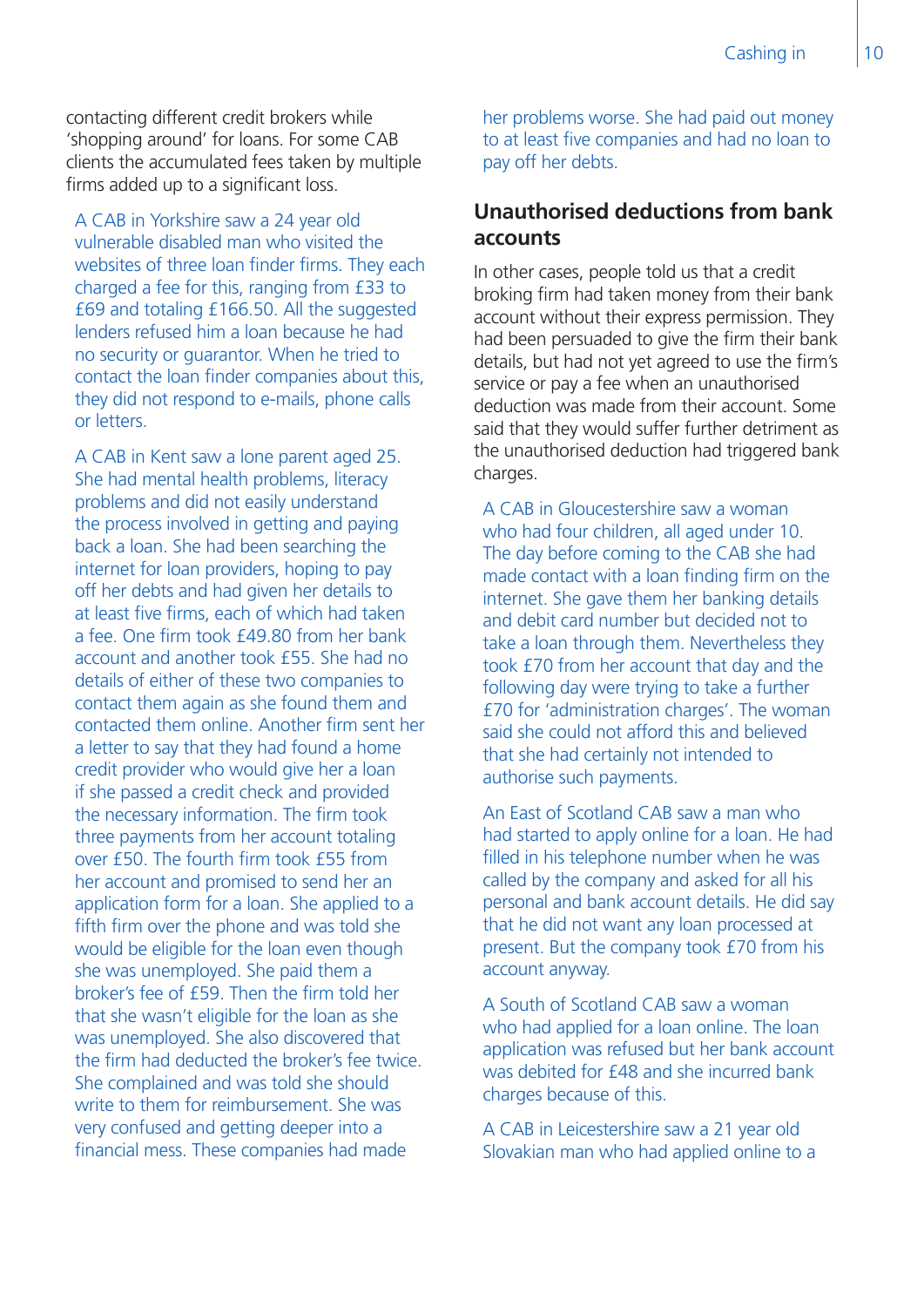credit broker firm for a personal loan of up to £700. He gave the firm his bank details and received an email acknowledging this. This did not say whether the loan had been approved or not. He subsequently found that he was overdrawn by £210 and subject to bank charges because the credit broker had taken three unauthorised payments from his bank account. He went into the bank who put a stop on payments to the credit brokerage firm.

Consumers who have experienced such unauthorised deductions from their bank may have a right to redress under the Payment Services Regulations 2009.<sup>16</sup> Guidance from the Financial Services Authority explains that the bank will be required to refund the unauthorised transaction immediately and remove any consequent bank charges, unless it has evidence that the consumer did in fact authorise the payment or was at fault.17 The bank cannot simply say that the firm's use of the consumer's details proves that the payment was authorised.

The cases above suggest that these provisions are currently poorly understood by both consumers and some bank staff. Banks have helped consumers by taking action to stop further deductions, but there is no evidence that consumers were informed of possible redress under the Payment Services Regulations. Citizens Advice would welcome the opportunity to work with the FSA and the banking sector to raise consumer awareness about dealing with unauthorised deductions.

However the big picture problem here is not the banks, but credit businesses who abuse the payments system to take up-front fees unfairly. These actions are causing both detriment for consumers and potential costs for payment services providers.

#### **A right to cancel?**

The Financial Service (Distance Marketing) Regulations 2004 provide some important rights for consumers dealing with credit brokerage firms over the telephone or online.18 Firms are required to give consumers information about the contract including information about their right to cancel. The regulations give consumers 14 days to cancel their agreement with the firm, starting from either the day when the contract was concluded or the day when the consumer received all the contractual terms and conditions of the agreement from the firm if this is later. Once a consumer has given the firm proper notice of cancelation, the broker should refund any upfront fee paid within 30 days.

So, in theory, consumers should be able to recover an up-front fee quite easily by telling the firm that they want to cancel. However CAB evidence shows how consumers trying to cancel have simply been ignored by firms.

A West of Scotland CAB saw a woman who was offered a £1,000 loan by a credit broker. An agreement was sent for her to sign, but she decided against the loan and phoned the company to cancel before she received the money and within the 14 day cancelation period. She did not sign or return the agreement. However she had had two £60 payments taken from her account which was even more than the payment suggested by the contract. This left her facing the prospect of bank charges.

A CAB in Tyneside saw a 58 year old man who was in receipt of disability living allowance and income support. He had applied for a loan of £25,000 through a credit broking company. He received a letter from them telling him that his loan had been approved and they would charge a one off administration fee of £99.99. After the admin fee had been taken from his bank account, the man changed his mind about the loan and asked for his money back. After many attempts to have the fee returned, he came to the CAB for help. The CAB also made many phone calls to the company, sent letters and received lots of promises about a refund to no avail.

- 17. *Bank accounts Know your rights,* Financial Services Authority, November 2010
- 18. SI 2004 / 2095

<sup>16.</sup> SI 2009 / 209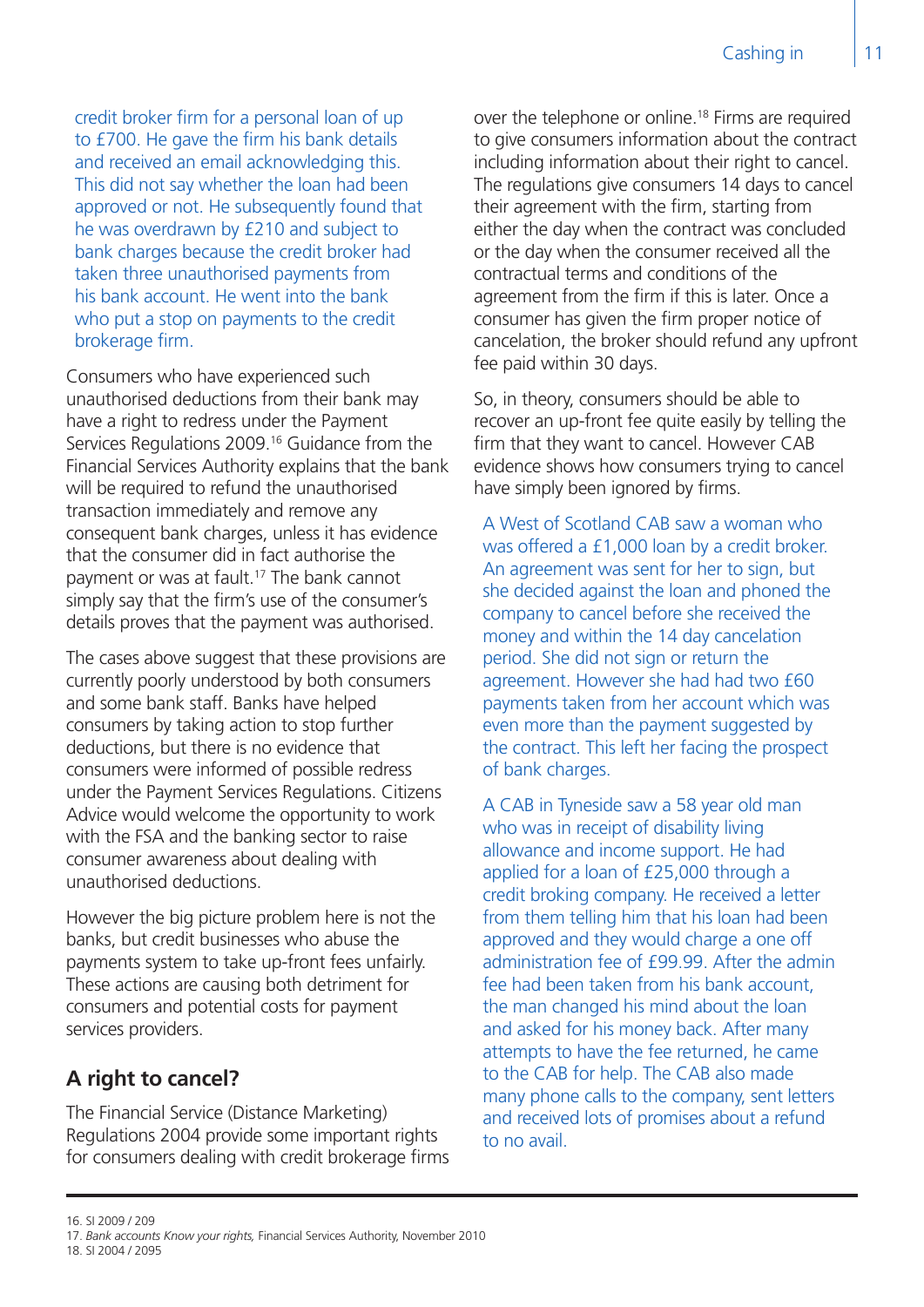A CAB in Lincolnshire saw a 56 year old woman who had used the internet to apply for a £1,500 loan. She was charged two payments of £69.50, both of which were taken from her bank account without permission, but the promised loan did not materialise. She phoned to cancel several times without success. On one occasion she did get through but the company hung up when she said she wished to cancel. The fees were not refunded.

The regulations specify that consumers may give notice either in writing or another durable medium or orally, but only where the firm has said this may be given orally. This is in contrast to new withdrawal rights introduced by the European Consumer Credit Directive that allow consumers to withdraw from a credit agreement by giving oral or written notice.<sup>19</sup> It may be possible that firms have tried to use this loophole to put off consumers calling them about cancellation rights. However we believe that firms engaging in such practices are likely to be committing the offence of either a misleading omission or an aggressive practice, as described in the Consumer Protection from Unfair Trading Regulations 2008.20

However there is worse to come. CAB evidence highlights a number of cases where people have said that they chose a particular credit broking firm because they had specifically promised the right to a refund in their promotions. But when the consumers asked for a refund, none was given; the promise was hollow.

A North of Scotland CAB saw a woman who had a problem with a credit broker. She applied for a loan enclosing a cheque for their fee of £69.50. The following day she decided against proceeding and telephoned (confirmed in writing) requesting a refund. Despite four further telephone calls, chasing up the refund and being promised it would be sent the following day, she had still not received the money.

A CAB in Cheshire saw a couple in their mid

20's with a small child. They had applied via the internet for a loan and paid a processing fee, by credit card, of £79.95 up-front. They had understood that they were dealing with a loan company, but when the paperwork arrived, they realised they were dealing with a broker and cancelled the agreement – within the 14 days allowed. They did not receive any response to this cancellation or to the two subsequent letters they sent asking for a refund. The refund specifically promised by the company for those who cancelled within the 14 day period had not been paid.

An East of Scotland CAB reported that a client had contacted a credit broker for a loan. They provided paperwork advising the client to send a fee of £44.99 which was 'fully refundable' if no loan found. The company have not refunded the money.

#### **Further rights for consumers to ask for the return of fees**

In addition to the cancellation rights described above, section 155 of the Consumer Credit Act 1974 allows consumers to recover a broker's fee less an excess (currently £5.00) where they have not entered into an agreement within six months of their introduction to a lender by the broker. Guidance produced by the Office of Fair Trading also makes it clear that it was likely to be an unfair practice not to respond to a request for a refund where section 155 applies or to make a consumer wait the whole six months where it is clear that they would not enter into the relevant agreement.<sup>21</sup>

However section 155 only applies where the broker has actually effected an introduction. Where the broker does nothing at all in return for the fee, section 155 appears not to apply. The OFT guidance points out that consumers in this position could seek redress from the courts under general principles of contract law. Consumers might also seek redress from the Financial Ombudsman Service, but we do not believe it is appropriate to expect consumers, who may be

20. SI 2008/1277

<sup>19.</sup> Section 66A (2) Consumer Credit Act introduced by the Consumer Credit (EU Directive) Regulations 2010, SI 2010/1010

<sup>21.</sup>Consumer Credit Act 1974 – Section 155. Right to recover brokerage fees, Office of Fair Trading (2008)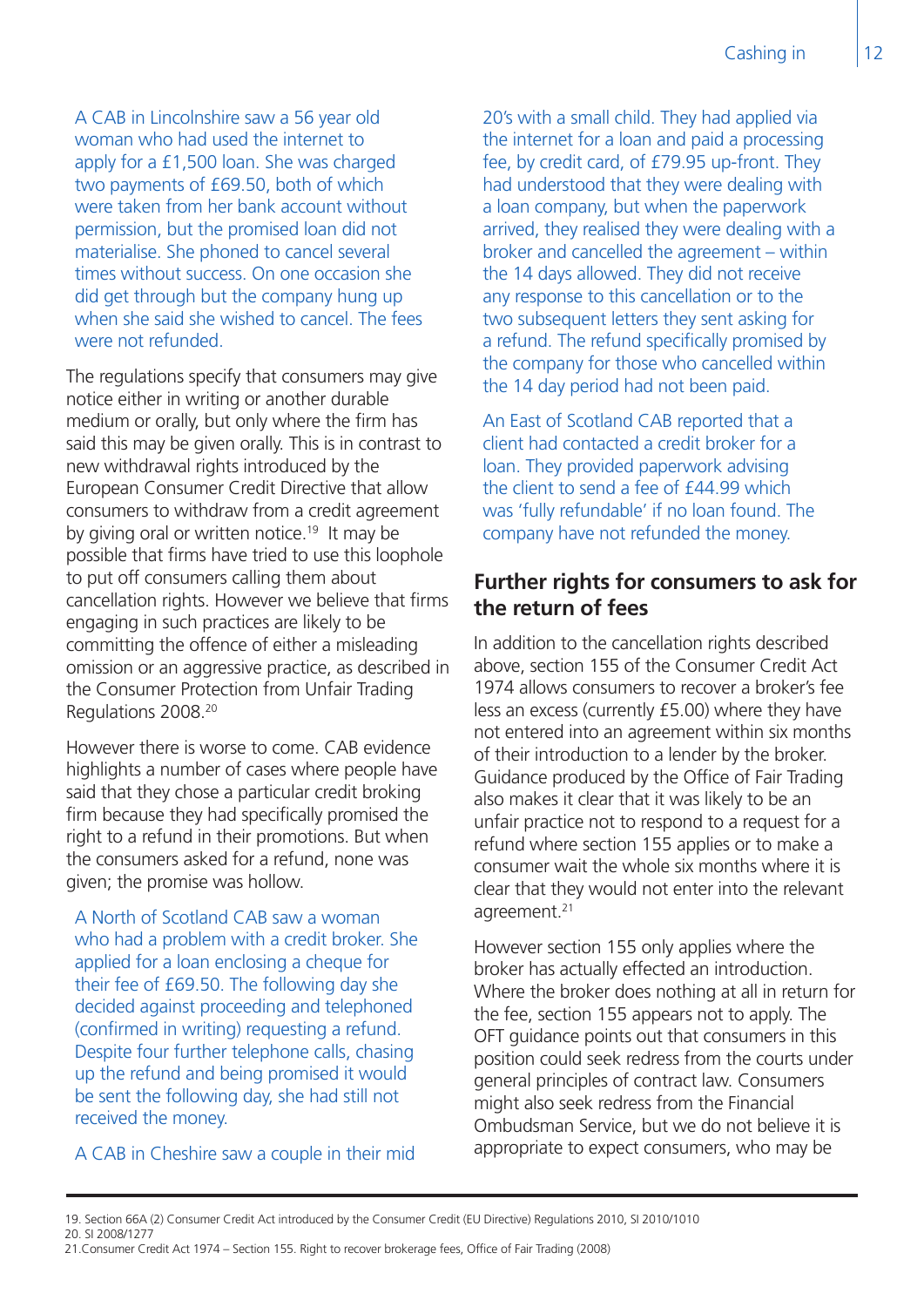poor and vulnerable, to make individual complaints as a policy response to widespread bad practice.

Furthermore, the European Consumer Credit Directive introduces a new requirement for credit intermediaries to ensure that any consideration payable to them is disclosed to the consumer and agreed in writing.<sup>22</sup> Failure to do so will be an offence. However credit intermediaries are required to do this only before a consumer credit agreement is concluded. Therefore we do not believe that this new legislation will help to control the problems described in this briefing.

So, as was the case with cold calling, there is a framework of consumer protection around the up-front fees charged by credit brokers. But this framework is complex, partial and simply ignored by firms in too many cases.

#### **Premium rate calls**

The cases above show the frustration experienced by consumers trying to contact firms to get their money back. In other cases this has been aggravated further because some firms gave their consumers a contact phone number that was charged at a premium rate. This presented consumers with an explicit barrier to contacting the firm and the prospect of being left hanging on the telephone at a heavy cost.

A CAB in Yorkshire saw a 34 year old man who had applied for a £10,000 loan via an internet site. He had to pay a fee of £69.50 but then decided not to proceed and asked for his money back. The firm gave him a premium rate phone number to contact them on. He did not receive a refund and including the cost of phone calls was £100 out of pocket.

A CAB in London saw a 40 year-old unemployed man with mental health problems. He had applied to a company for a £500 loan. During the telephone conversation he was asked to pay administration costs, even though the firm's website claimed that there were no up front fees. He gave the firm his debit card number and shortly afterwards his bank statement showed that the firm had taken a fee of £48. In addition, talking to the firm had cost him £70 in telephone charges at £1.50 a minute. He decided not to pursue the loan and wanted his money back.

A CAB in South East Wales saw a 26 year old woman who was living with her partner in his sisters property, homeless, eight weeks pregnant and employed. She applied to a firm about a consolidation loan of £15,000 to clear her existing debts. She received some application forms shortly afterwards and completed and returned them. She then received a telephone call from an advisor at the firm who informed her that she had been approved for the loan and that if she paid an administration fee of £45 she was guaranteed the money into her account within the next four days. However despite paying this fee she did not get the money. Then she received a letter stating that she had to telephone another loan company at a cost of £1.50 per minute for a 15 minute call to apply for the loan which was subject to status! She did not make this call as she thought she had already been approved for a loan and could not afford to make the phone call on her mobile phone. She never got the loan and had phoned the company on numerous occasions for a refund of the fee but this was not returned.

A CAB in Shropshire saw a 59 year old man who had phoned a firm about a loan in order to fix his motor-bike. His reason for choosing this firm was that they said they would give a full refund of the premium rate phone charges that would be incurred whether the loan application was successful or not. The firm constantly sent him text messages asking him to telephone them as they had some news on the status of his loan application and wanted to re-check his details and so on. As a result, the man built up call charges

<sup>22.</sup> These requirements are set out in a new Section 160A of the Consumer Credit Act 1974, as introduced by regulation 41 of the Consumer Credit (EU Directive) Regulations 2010 (SI 2010 / 1010)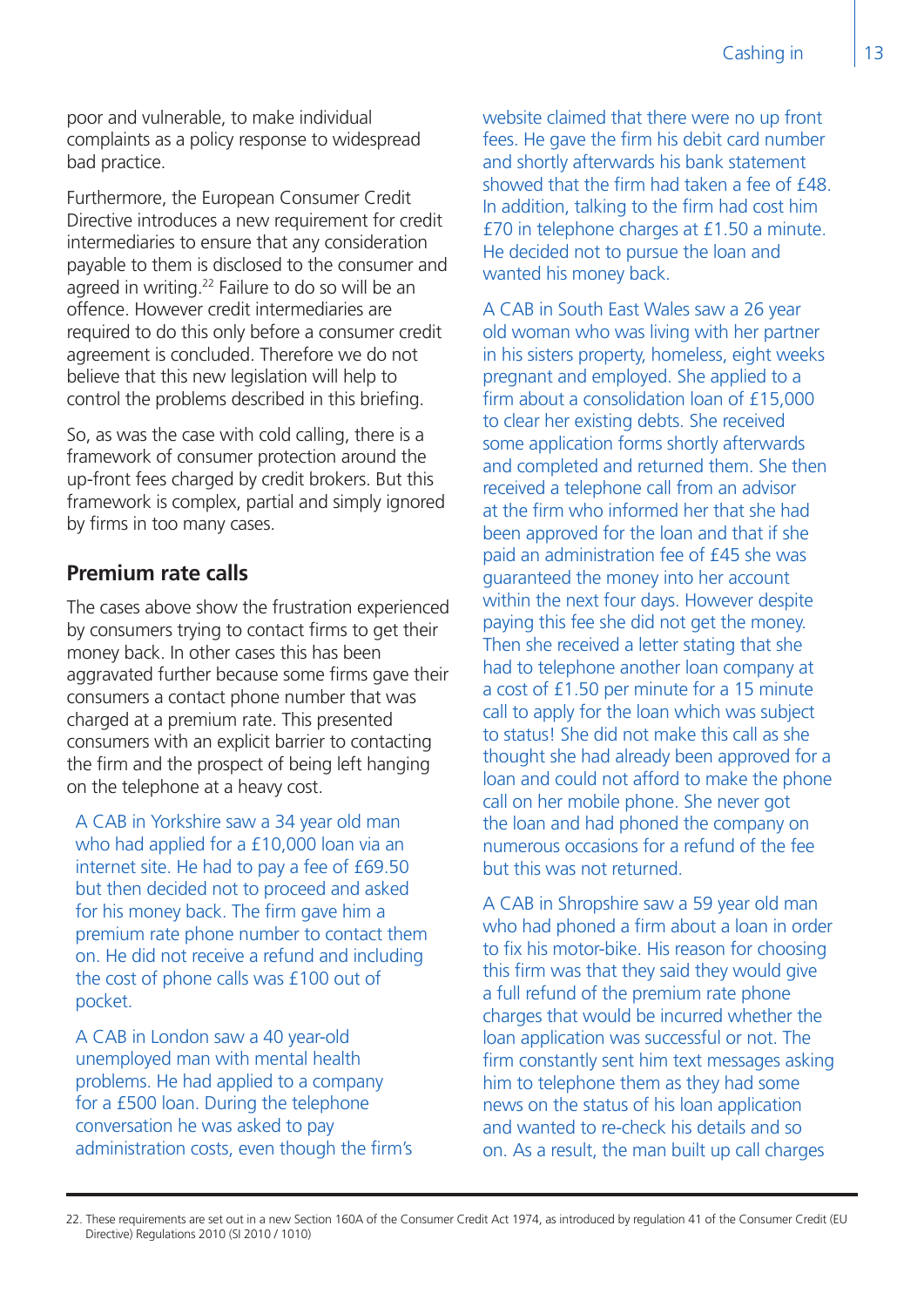amounting to £49.80. Despite this he never got a loan from this firm. He wrote to them asking for his phone charges to be repaid and provided them with a copy of his phone bill. He heard nothing from them. The man also had schizophrenia and became so upset over his dealings with this firm that he had to visit his doctor.

Premium rate telephone services are regulated by PhonepayPlus whose code of conduct sets out clear requirements for the business conduct of providers. For instance, firms must:

- not mislead consumers or take advantage of any vulnerability
- not subject consumers to a service that is unreasonably prolonged or delayed
- ensure that all users of premium rate services are fully informed, clearly and straightforwardly, of the cost of using a service prior to incurring any charge
- ensure that consumers have access to a non-premium rate UK customer service phone number and a mechanism for consumers to claim refunds
- seek prior permission from PhonepayPlus if offering credit or advice about credit through premium rate phone lines. This permission may be subject to additional conditions. <sup>23</sup>

These code provisions appear fairly robust and PhonepayPlus can enforce them with powerful sanctions, including imposing fines of up to £250,000 for each breach upheld and ordering firms to provide refunds to consumers.24 This is potentially much tougher than the current powers available for the OFT under the Consumer Credit Act 1974.

Yet despite this consumers are still reporting problems with the way credit firms are using premium rate phone lines. Perhaps this highlights the difficulty of gathering intelligence about bad practice by firms, as consumers often do not escalate complaints to the regulator. Citizens Advice and Citizens Advice Scotland would

welcome the opportunity to work with PhonepayPlus to raise consumer awareness about the rights and protections offered by the code of practice. We believe that this also highlights the need for further joint working by PhonepayPlus and the OFT. For instance the OFT should amend guidance for brokers to make it clear that any premium rate call charges should be refunded as an up-front fee. We would also urge the OFT to make it clear that non-compliance with the PhonepayPlus code by credit businesses will call into question their fitness to hold a consumer credit licence.

### Cold calling and upfront fees together: an open goal for fraud!

Citizens Advice Bureaux are currently seeing another strand of problems where people are the victims of a fraud that uses cold calling and upfront fees for credit brokerage to trick people out of their money. The following cases give some examples.

A CAB in Cleveland saw a 23 year old woman who was living with her partner and two young children in rented accommodation. She worked part time and her partner was unemployed. They had fallen behind with some catalogue and credit card debts of around £3,000. Feeling very pressured the woman went online in search of a loan that could pay off these debts. She found an online company and applied for a £5,000 loan. The loan company requested an up front payment of £150 before any money was released. The woman paid this hoping her loan would follow shortly. The company then requested a further £300 for

<sup>23.</sup> PhonepayPlus code of practice, eleventh edition. Downloaded from www.phonepayplus.org.uk

<sup>24.</sup> The PhonepayPlus sanctions guide. Downloaded from www.phonepayplus.org.uk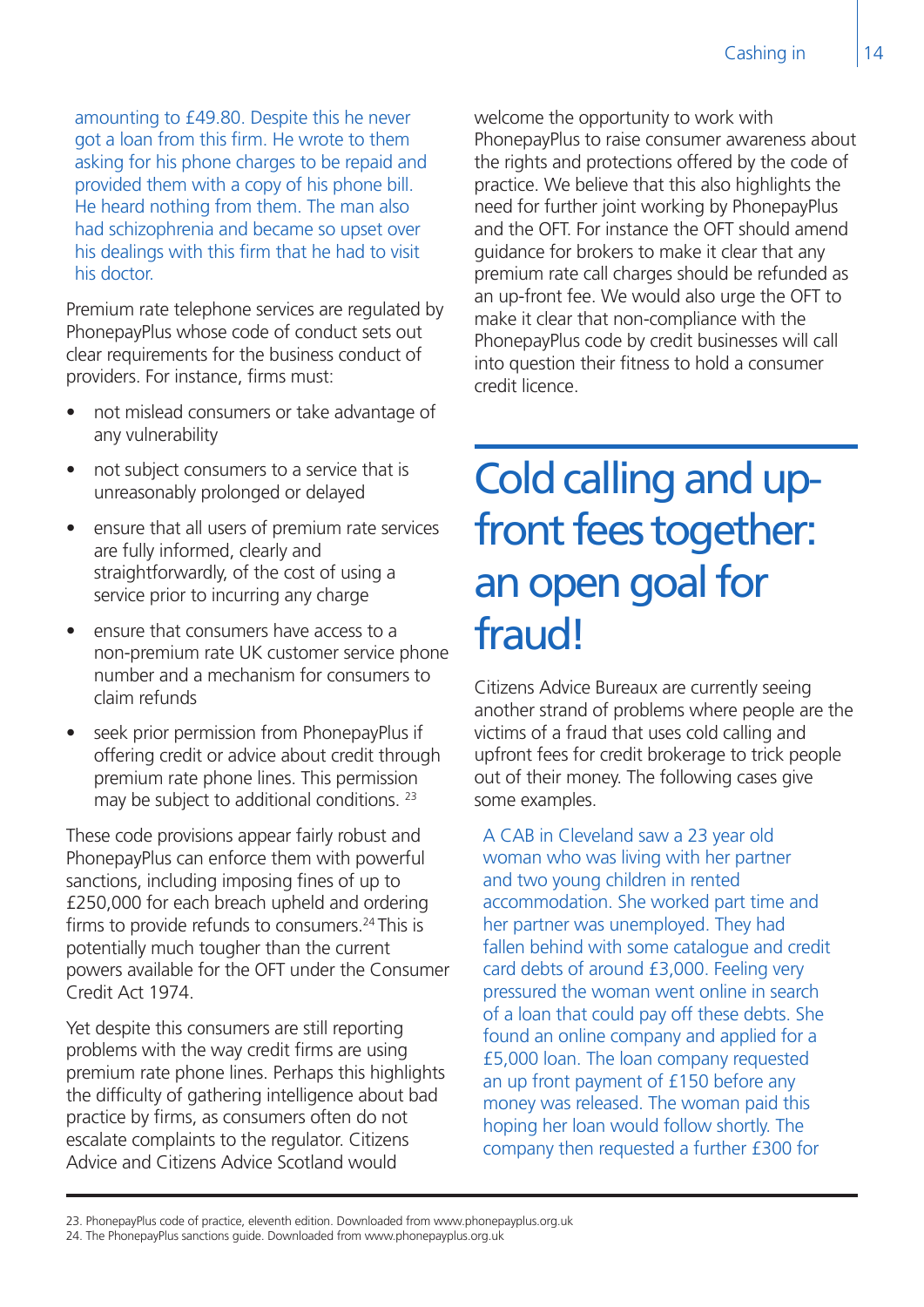their commission before the loan would be paid. She paid this amount and the company then asked for a further £350 as a transfer fee, telling her that this was refundable and the loan would follow when paid. She paid this amount and the company asked for a further £400 as she did not have a guarantor. The firm then requested an further £700, including a final transfer fee, before they would release the loan. In all she had handed over around £1,500 for nothing in return.

A CAB in Northumberland saw a 23 year old man who was living with his parents but who had a partner and a five month old baby. He was working and told the CAB that he was trying hard to 'sort his life'. He received an unsolicited phone call from a firm offering him a £1,500 loan. He thought that this would help him to repay some mobile phone debts and make some provision for his partner and baby. The firm gave him a phone number, an access code and an account number and told him to pay £111 and then £105 through a money transfer firm to 'prove his ability to meet repayments'. But he did not receive the loan and was £216 out of pocket, with little chance of recovering his money. He was frustrated but also very angry that such a scam could be done so easily and wanted to warn others of this.

A CAB in Oxfordshire saw a 21 woman who was a lone parent with a three year old son. She received an unsolicited phone call from a loan company based in Delhi, India. They offered her a loan of £2,500 which they said would be easy to set up. The woman agreed. This was the first loan she had ever had and she intended to use the money to pay off her small overdraft (the only debt she had prior to this) and decorate her house. In order to take out the loan she was asked to pay the first monthly payment of £75 which she did. She was then asked to pay another £100 in order to get the loan and was told this would be added to the amount of loan she received. In total she paid £365 to the company but

had not received the loan or any paperwork. When the client called them to ask for a refund, their response was that she would need to pay another £50 in order to get a refund or she could pay another £60 fee and get the loan money. The woman had spent all of her money on this and had nothing left for essentials like gas and electricity until she received her next benefit payment.

A CAB in Surrey saw a 30 year old man who was cold called and offered a loan of £10,000. The caller fraudulently used the name of a well known credit brand but the man did not know this. He was told that he had to pay £245 in order to access the £10,000. He paid the money through a money transfer service to India but the loan did not arrive. He had since paid further sums of £399, £499, £599, £200 and £240, but still received no money. He had borrowed £1,200 to pay for the contributions.

We believe that these cases should send a clear message to policy makers. The combination of cold calling and up-front fees that has become normalised in a section of the UK credit brokerage sector has also created a space for pure fraudsters to move into and prey on often vulnerable consumers. Regulators and consumer groups can work together to help consumers to better spot potential loan frauds. But this is always going to be a long and difficult battle with no guarantee that vulnerable consumers will hear this message when they need to. Instead we believe that the Government needs to act quickly to make sure that cold calling and charging upfront fees are widely seen by consumers as neither normal nor acceptable practices.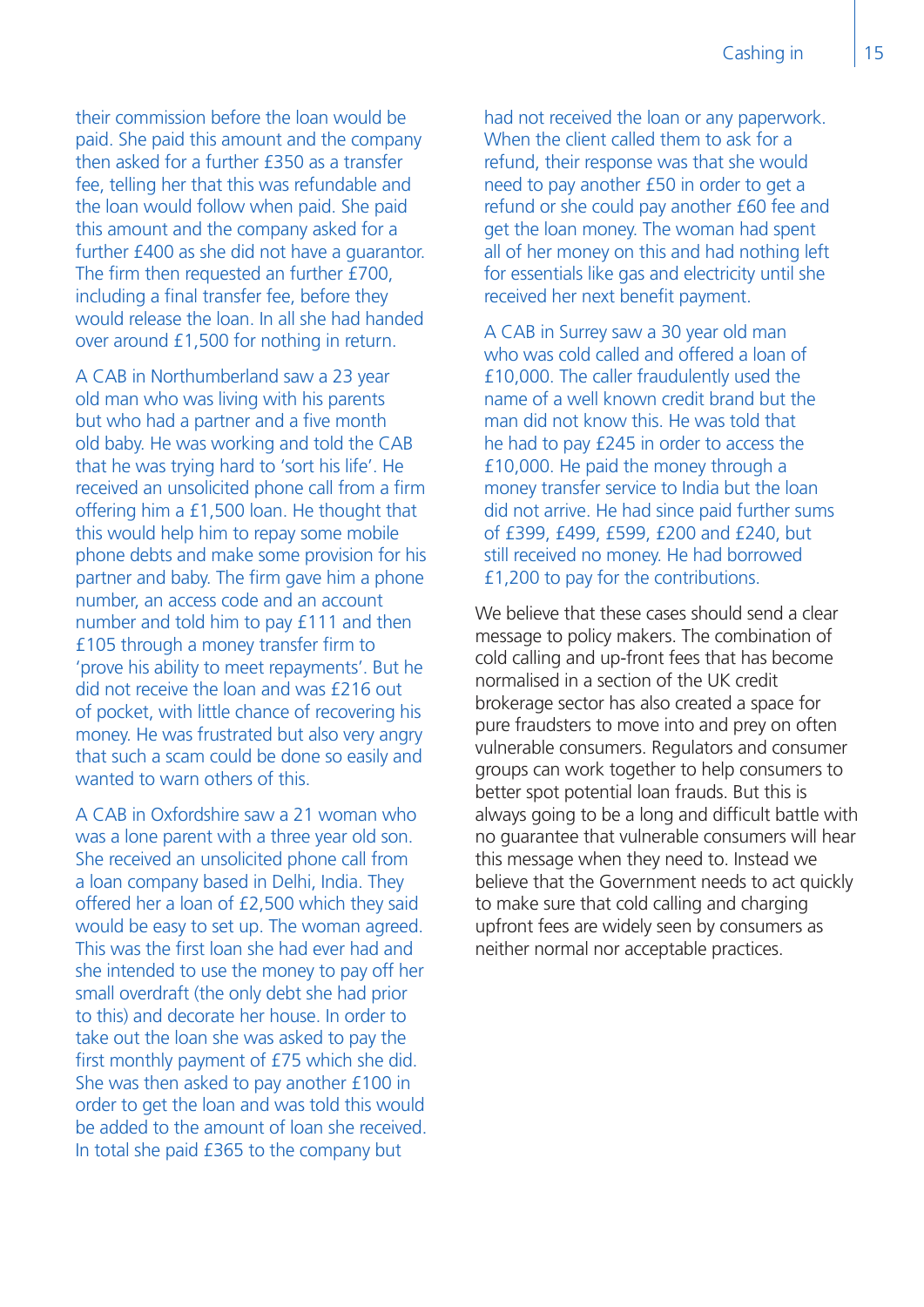## Conclusions and recommendations to stop practice harmful to consumers

This report sets out recent CAB evidence on two related practices, cold calling and charging up front fees. Systematic bad practice by credit brokers is causing consumer detriment and there seems to be predatory targeting of consumers who are likely to be vulnerable because of financial difficulties. The report has also highlighted ongoing problems with cold calling in the debt management sector. We have found that:

- Unsolicited real time promotions have led consumers into credit and debt management agreements without proper opportunity to understand the nature and terms of the products and services offered.
- Cold calling has resulted in unauthorized deductions from the bank accounts of consumers who have been persuaded to part with their payment details.
- Consumers are frustrated in their attempts to gain refunds and charged again through premium rate contact numbers when they try to complain about poor treatment.
- There is deliberate and significant noncompliance with distance selling regulations, data privacy rules and premium rate phone service regulation.
- The fact that current consumer credit legislation treats both cold calling by phone or text and asking for upfront fees as normal, acceptable business practices provides an opportunity for fraudsters to steal from often vulnerable consumers.

Citizens Advice and Citizens Advice Scotland believe that there is a compelling case for policy action now to stop the harm consumers are suffering as a result of cold calling by credit firms and charging upfront fees by credit brokers.

#### **We recommend that the Consumer Credit Act 1974 is amended to prohibit:**

- **• Cold calling for consumer credit business (specifically credit broking, lending and debt management services).** This prohibition would mirror the FSA MCOB rule on unsolicited promotions for first charge mortgages. However we believe that the government should consider going further in limiting any existing customer relationship provision to cases where that existing relationship is a creditor-debtor relationship and where the credit product being promoted would not increase either the cost of borrowing, the debtor's overall debt payment burden repayments or their overall level of indebtedness.
- **• Lenders, brokers and debt management firms from taking any payment in respect of arranging or setting up a loan or other agreement until that agreement has been concluded in accordance with consumer credit and other consumer protection law.**

Although the Government may be concerned that business should only be subjected to additional regulation as a matter of necessity, this report describes a series of wholly illegitimate business practices by firms that have no apparent fear of the consequences of breaching consumer protection law.

The Government, however, has recently introduced regulations to prohibit traders assisting consumers to buy or sell rights under a timeshare or long term holiday product from 'accepting any consideration before the withdrawal period in relation to the contact'.<sup>25</sup>

<sup>25.</sup> The Timeshare, Holiday Products, Resale and Exchange contracts Regulation 2010 (SI 2010 / 2960)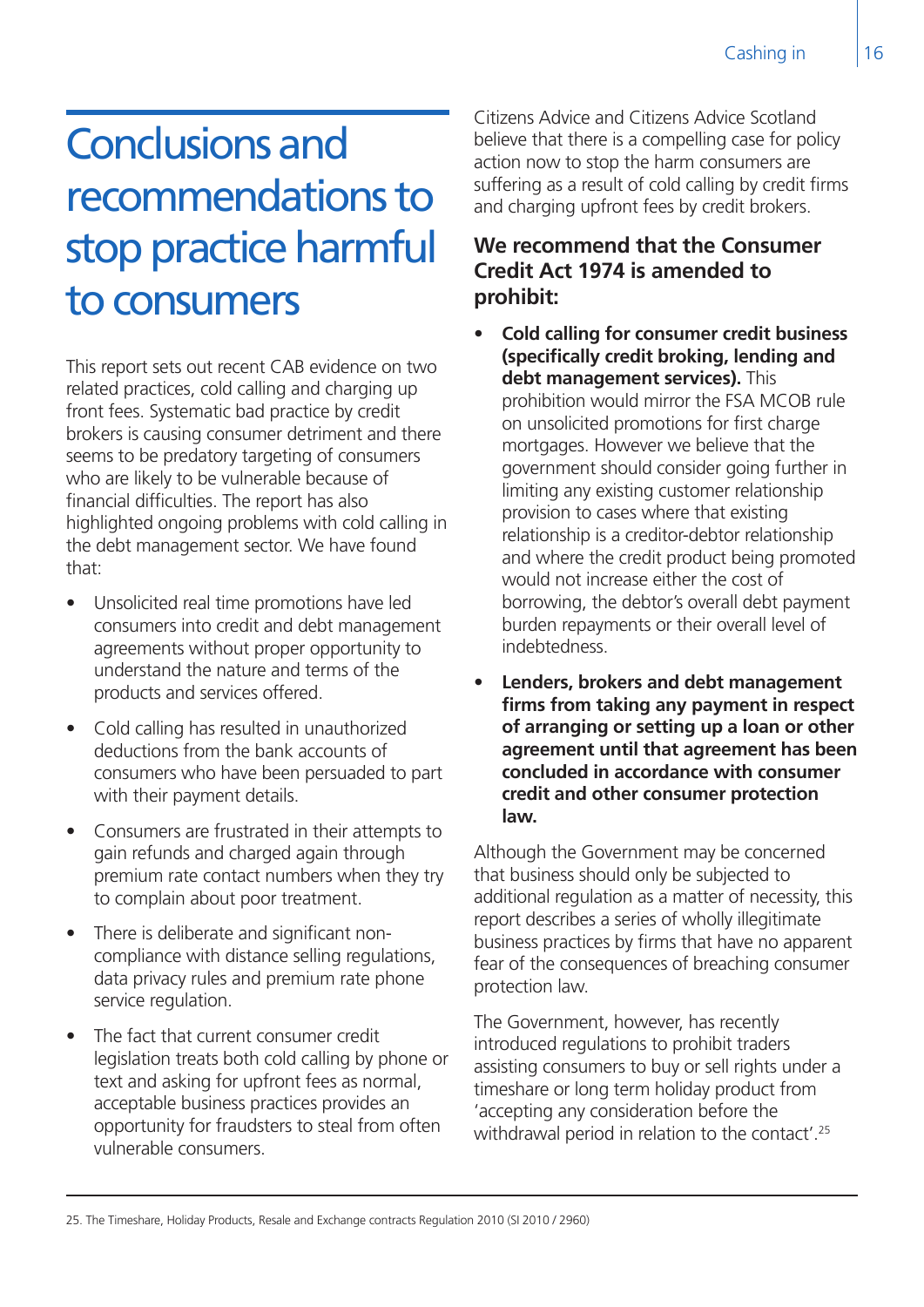**We urge the Government to be equally firm in dealing with the problems described in this report, putting reforms into effect with the utmost urgency; perhaps as an outcome of the current Consumer Credit and Personal Insolvency review.** 

#### **In the meantime we would also recommend the following:**

- The OFT should revise their Debt Management Guidance to explicitly reference unfair practices connected to cold calling and make it clear to firms that these will not be tolerated in future.
- The OFT should amend their Irresponsible Lending Guidance to explicitly address the unfair marketing practices highlighted in this report.
- The OFT should amend the guidance on the right to recover brokerage fees to make it clear that a refusal to return a fee before any introduction has been made (cases outside of section 155) will be considered as an unfair practice.
- The OFT should work with PhonepayPlus to ensure that credit firms only use premium rate numbers where this is fair and not harmful to consumers. Where firms have given consumers premium rate numbers, OFT guidance should ensure that consumers can recover the charges along with any broker fee.
- The OFT should take prompt action to enforce breeches of this guidance by firms.
- The OFT and the Information Commissioner's Office should work together to investigate the way that consumer contact information is being used by credit firms. We are particularly concerned at evidence suggesting that information passed among firms is being used for predatory targeting of consumers in financial difficulty.
- The Government should amend the Data Protection Act to allow the Information Commissioner's Office to take a more prescriptive approach to the form and content of privacy notices and the conduct of firms using consumer's personal data for marketing purposes. We believe that credit firms should be required to seek explicit and active opt-in consent from consumers before their details being used for further unsolicited marketing.
- The OFT and the National Fraud Authority should work with consumer groups to deliver an ongoing consumer awareness campaign on avoiding loan scams and predatory marketing by consumer credit businesses.
- The FSA should work with banks and consumer groups to raise consumer awareness about dealing with unauthorised deductions and their rights under the Payment Services Regulations 2009.